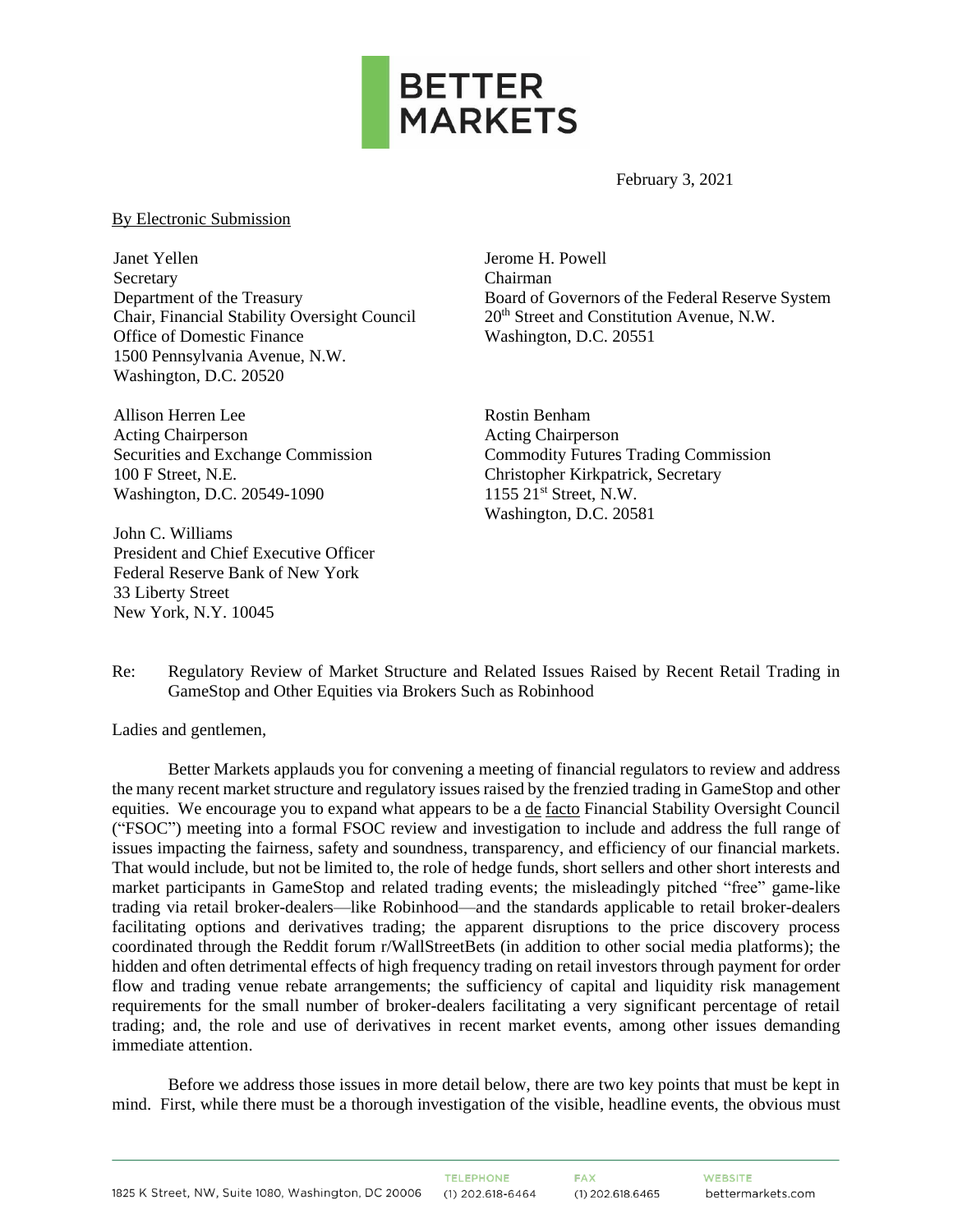not be allowed to distract from the need for an equally thorough investigation into the fragmented, often predatory financial ecosystem that enables, if not incentivizes and guarantees, such disruptive and potentially dangerous activities. Furthermore, it is too often overlooked that only a handful of the very largest Wall Street banks and their subsidiaries and affiliates enable, fund and facilitate many of the trading practices at the center of the recent GameStop trading events. Our fragile financial markets have become far too dependent on this small number of bank groups, which have central roles in the operation and resiliency of clearinghouses, exchanges and trading venues, data repositories, and more. Beyond the financial markets infrastructure, those bank groups are also (1) the prime brokers for most of the hedge funds involved in the GameStop trading events, as well as hedge funds in the markets generally; (2) the biggest derivatives dealers maintaining the vast majority of derivatives exposures, (3) major market makers, broker-dealers, and traders and service providers to their competitors; and (4) significant lenders in various capacities, including as securities lenders. They also play numerous other roles in the financial system and, undoubtedly, in the transactions and activities at issue here.

Second, while the vehicles, methods and means for violating the law change, the duty to protect investors and markets while promoting systemic stability, capital formation, price discovery, and economic growth remain timeless and paramount. Today's laws, rules and regulations should be evaluated for the appropriateness of their scope and applicability, but regulators must nonetheless use their vast and ample authority and ability to address many of the issues raised by these recent events, including indications of illegal conduct that appear to have harmed many investors and caused very significant financial losses. Put differently, fraud, market manipulation and other illegal conduct are punishable regardless of forum or form and, therefore, should be charged as such regardless of whether it occurs at an open-cry tulip auction or via a cool app or subreddit channel. (Many of these issues were discussed in more detail in [a recently issued](https://bettermarkets.com/sites/default/files/documents/Better_Markets_Reddit_Robinhood_Gamestop_RiggedMarkets_02-01-2021.pdf)  [Fact Sheet available here.](https://bettermarkets.com/sites/default/files/documents/Better_Markets_Reddit_Robinhood_Gamestop_RiggedMarkets_02-01-2021.pdf))

That said, the recent trading in securities, derivatives and certain commodities has brought attention to longstanding and significant deficiencies in the structure of and regulatory frameworks governing our financial markets. It also has brought attention to a regrettable lack of supervision and enforcement of certain market practices, firms, and intermediaries. These events risk undermining confidence in our markets, as well as their fundamental price discovery, capital allocation, and risk management functions. Indeed, these recent events have called into question regulatory frameworks governing the disclosures and conduct of retail broker-dealers; have raised questions about the sufficiency of regulatory limits on shortselling and other avenues for establishing non-transparent short positions in securities (e.g., through derivatives); have reinforced the need to further clarify unlawful manipulative and disruptive practices (e.g., coordinated trading); and, have exposed other features of our market structure that give rise to conflicts of interest and practices that are often detrimental to investors (e.g., payment-for-order-flow arrangements that appear to incentivize brokers to subordinate their duties to their clients and expose retail investors to hidden execution costs exceeding typical retail trading commissions).

In the coming days and weeks, individual regulators must investigate and punish violations of the laws, while the regulators—ideally, directed and coordinated under the aegis of the FSOC, supported by the Office of Financial Research—simultaneously lead and coordinate a deep and comprehensive investigation into these events and deficiencies in the operation and structure of and regulatory frameworks governing our financial markets. As the FSOC commences this review, we encourage it to look beyond the precipitous rise and fall of GameStop and other so-called "Reddit Rebellion" equities and derivatives and to address the following market structure and other issues brought to light or highlighted by those activities:

**EXECO** Reviewing the Scope and Applicability of Regulations Governing Manipulation, Trading Coordination: The recent trading patterns in GameStop and other equities, as well as silver futures markets, raise questions about whether certain traders may have engaged in unlawful manipulation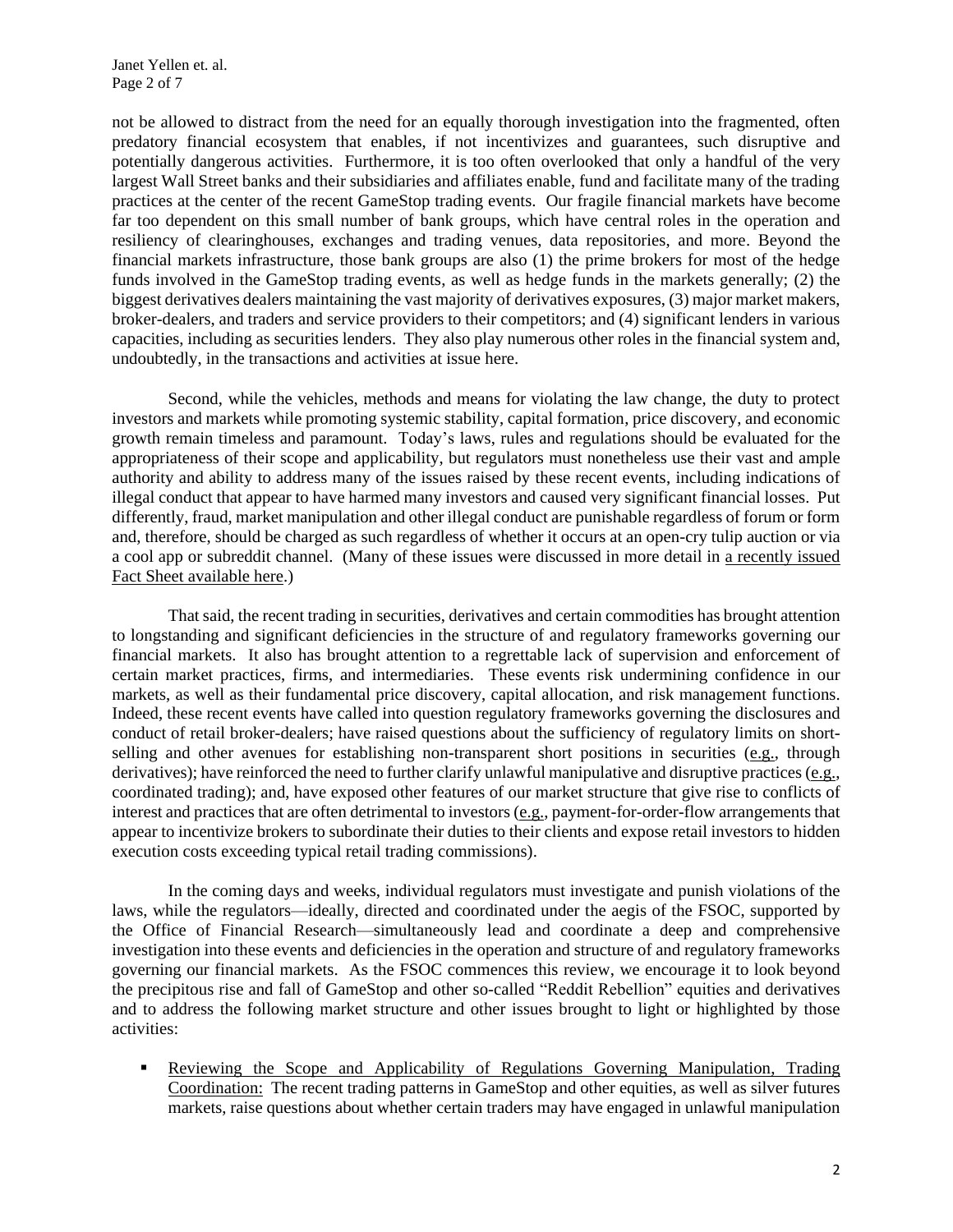and/or disruptive trading. The manipulation standards most clearly apply to trading activities intended to influence prices of financial instruments by disseminating false information or engaging in deceptive trading practices that create a false impression about the level of interest in the stock, its value, or its price direction. Media reports indicate that retail traders may have coordinated to purchase GameStop shares, perhaps to put upward pressure on its share price and force institutional short sellers to cover their positions and put even more upward pressure on share prices (i.e., to effect a "short squeeze"). There are also reports that hedge funds and other sophisticated participants (such as high-frequency traders) took advantage of the momentum and pushed up the prices of these "meme stocks."

These facts raise several critical questions that must be addressed, including: (1) whether some class of retail investors demonstrably intended to engage in manipulative trading practices to effect a short squeeze; (2) whether retail investors actually caused the short squeeze in GameStop, for example, or whether other trading interests took advantage of retail trading momentum and/or withdrew liquidity to exacerbate or cause the upward price pressures; (3) whether institutional investors were engaged in manipulative practices, including through trading on incoming retail customer orders or their extensive short selling in equities; (4) whether certain traders that were publicly encouraging purchase or retention of GameStop and other equities were simultaneously selling to secure profits or limit losses; and (5) whether definitions and prohibitions on market manipulation and manipulative trading practices in statutes as well as SEC and CFTC regulations and interpretations fully cover such practices.

▪ Evaluating the Best Execution Standard: Under the best-execution standard, retail broker-dealers must exercise reasonable care in handling, routing, and executing customer orders. Furthermore, broker-dealers must use reasonable diligence to ascertain the best market for a security and execute customer orders in such market as favorably as possible under prevailing market conditions. Retail broker-dealers that route trades to executing dealers, including Robinhood, nevertheless have been found by the SEC to have failed to compare execution quality under their order routing arrangements to the execution quality that customers otherwise could have obtained in competing markets as required by law.<sup>1</sup>

The SEC must consider the following: (1) whether it and the Financial Industry Regulatory Authority ("FINRA") have sufficient order routing and execution visibility to permit comparisons of execution quality and ensure compliance with the best-execution standard; (2) whether periodic review requirements with respect to the best execution standard sufficiently protect investors, given that trade-by-trade analyses and testing apparently are not expected or occurring; (3) whether the multi-factor best execution standard should apply to the most active retail broker-dealers—the handful of "super brokers" responsible for most retail trading—in lieu of a standard more strictly focused on pricing; and (4) whether the multi-factor best execution standard is appropriately enforceable.

Ban Payment-for-Order-Flow: Many, but not all, retail broker-dealers offer "commission-free trading,"<sup>2</sup> while routing customer orders to executing dealers for internalization or execution in

<sup>1</sup> See SEC administrative and cease-and-desist proceeding *In Re Robinhood Financial* (Dec. 17, 2020) available at [https://www.sec.gov/litigation/admin/2020/33-10906.pdf.](https://www.sec.gov/litigation/admin/2020/33-10906.pdf)

<sup>&</sup>lt;sup>2</sup> Regulators must also analyze whether or not the trumpeted claims of "commission free trading," which are heard as "free trading" by many retail investors, is a fraudulent and misleading statement or operates as such to a reasonable investor absent additional disclosure of the costs associated with that trading. For further discussion, see Better Markets' Fact Sheet "Reddit, Robinhood, GameStop & Rigged Markets: The Key Issues for Investigation," available at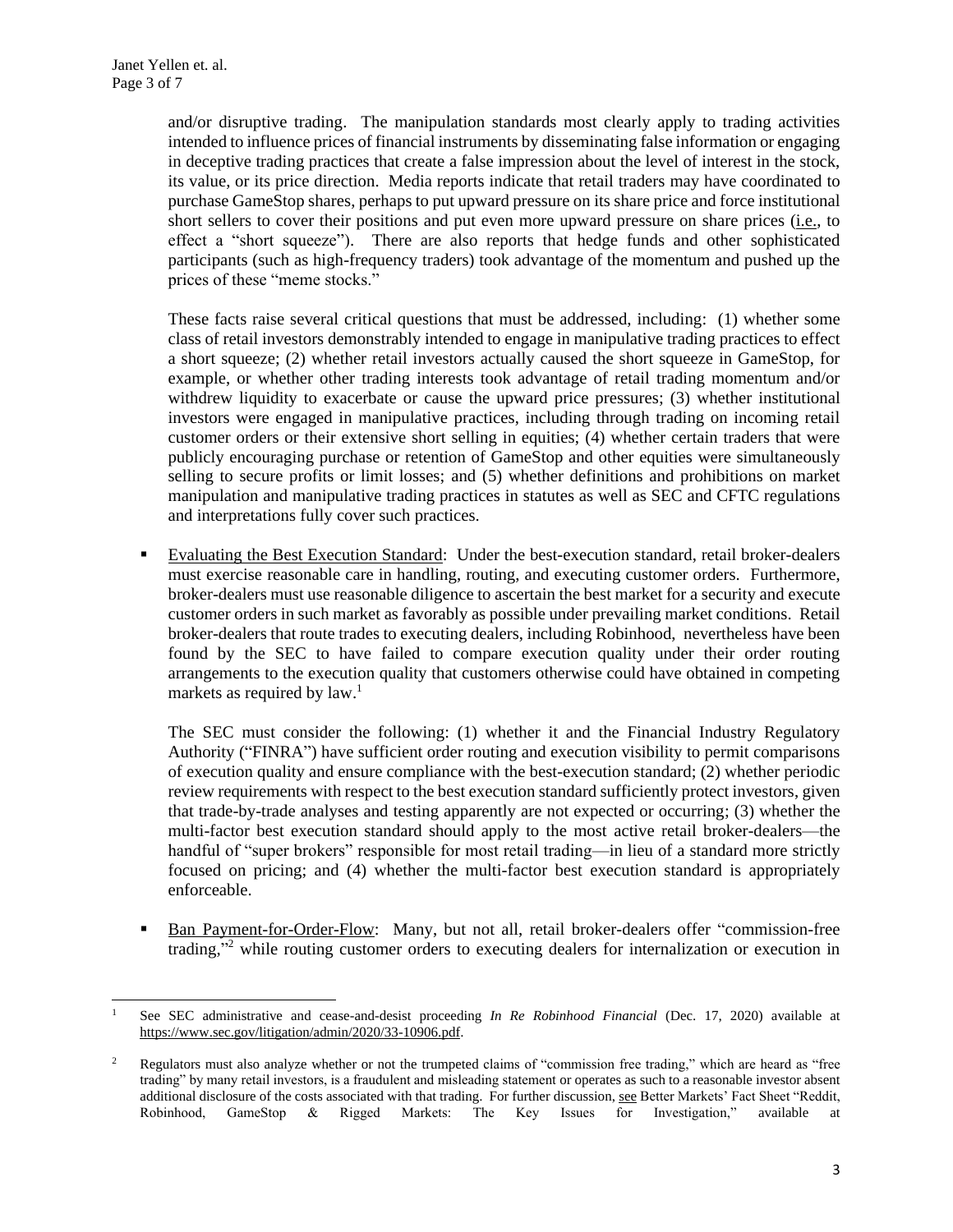market centers. The practice of broker-dealers receiving rebates in connection with orders routed to these select broker-dealers—payment-for-order-flow ("PFOF")—is widespread and causes an inevitable conflict-of-interest between the retail broker-dealer's duties to seek best execution for its customers and its duties to shareholders and others to maximize revenues. Although price improvement on routed trades relative to the national best bid or offer apparently occurs with some frequency, a multi-billion dollar "hidden tax" on execution of retail customer orders is apparently nevertheless exacted with some frequency as well—in part because of the identified issues with respect to the best-execution standard intended to mitigate such conflicts. These execution costs often far outweigh the benefits to retail investors associated with so-called "commission-free trading." Thus, given that these conflicts of interest cannot be mitigated to adequately protect investors, the practice of PFOF should be banned.

If the SEC does not prohibit PFOF arrangements notwithstanding the clear conflicts-of-interest and difficulty, if not impossibility, of overseeing and enforcing the best-execution standard explained above, it should immediately undertake an investigation of the following and issue a public report detailing all findings and data: (1) whether PFOF provides demonstrable benefits to retail investors that sufficiently outweigh the known execution costs associated with the practice, especially with respect to retail investors using the handful of "super brokers" responsible for the vast amount of retail order flow; (2) whether retail broker-dealers choosing not to route customer orders to executing dealers and therefore choosing to forego PFOF revenue obtain superior execution on customer orders and yet have a sustainable retail business model; (3) whether execution quality increased subsequent to prohibitions on PFOF in other jurisdictions; and (4) whether order routing incentives at exchanges and other trading venues further incentivize inferior executions through rebate schemes and/or asymmetric order execution practices intended to benefit market-makers.

Evaluate the Gamification of Trading: Robinhood appears to have perfected the gamification of trading by incorporating the addictive, endorphin-engendering game features of more benign apps into its trading app for the purpose of triggering more trading more often and more thoughtlessly. Thus, it is taking an activity—investing and risking money—that has historically been viewed as requiring thought, diligence, analysis and financial wherewithal and imbuing it with rapid, seemingly low-consequence and fundamentally recreational game playing. Needless to say, investing in markets is not a game, but involves the making and losing of vast sums of money, often in a very short period of time. The concerns here are not limited to protecting individual investors, however important that may be. Irrational investing, particularly at scale, has effects that reach far beyond the individual investors involved and can adversely impact, among other things, company valuations, capital allocation, and capital formation, and implicate market and systemic stability.

Regulators should, at a minimum, review (1) whether a registered broker-dealer can satisfy its legal duties to its investor clients with such a product, and (2) whether broker-dealers, in practice, are balancing the communications and interfaces emphasizing the profitability and ease of trading with equally compelling and conspicuous information concerning the costs and risks of trading, including the risk of very substantial costs and losses in very short periods of time. The latter would be especially important with respect to options trading that reportedly has been at the center of GameStop's rapid and irrational price increases to market values far in excess of other companies with substantially more fundamental value support.

▪ Consider Reforms to Retail Broker-Dealer Capital and Liquidity Risk Management Requirements: In the course of intense public scrutiny of events surrounding GameStop and other equities,

[https://bettermarkets.com/sites/default/files/documents/Better\\_Markets\\_Reddit\\_Robinhood\\_Gamestop\\_RiggedMarkets\\_02-](https://bettermarkets.com/sites/default/files/documents/Better_Markets_Reddit_Robinhood_Gamestop_RiggedMarkets_02-01-2021.pdf) [01-2021.pdf.](https://bettermarkets.com/sites/default/files/documents/Better_Markets_Reddit_Robinhood_Gamestop_RiggedMarkets_02-01-2021.pdf)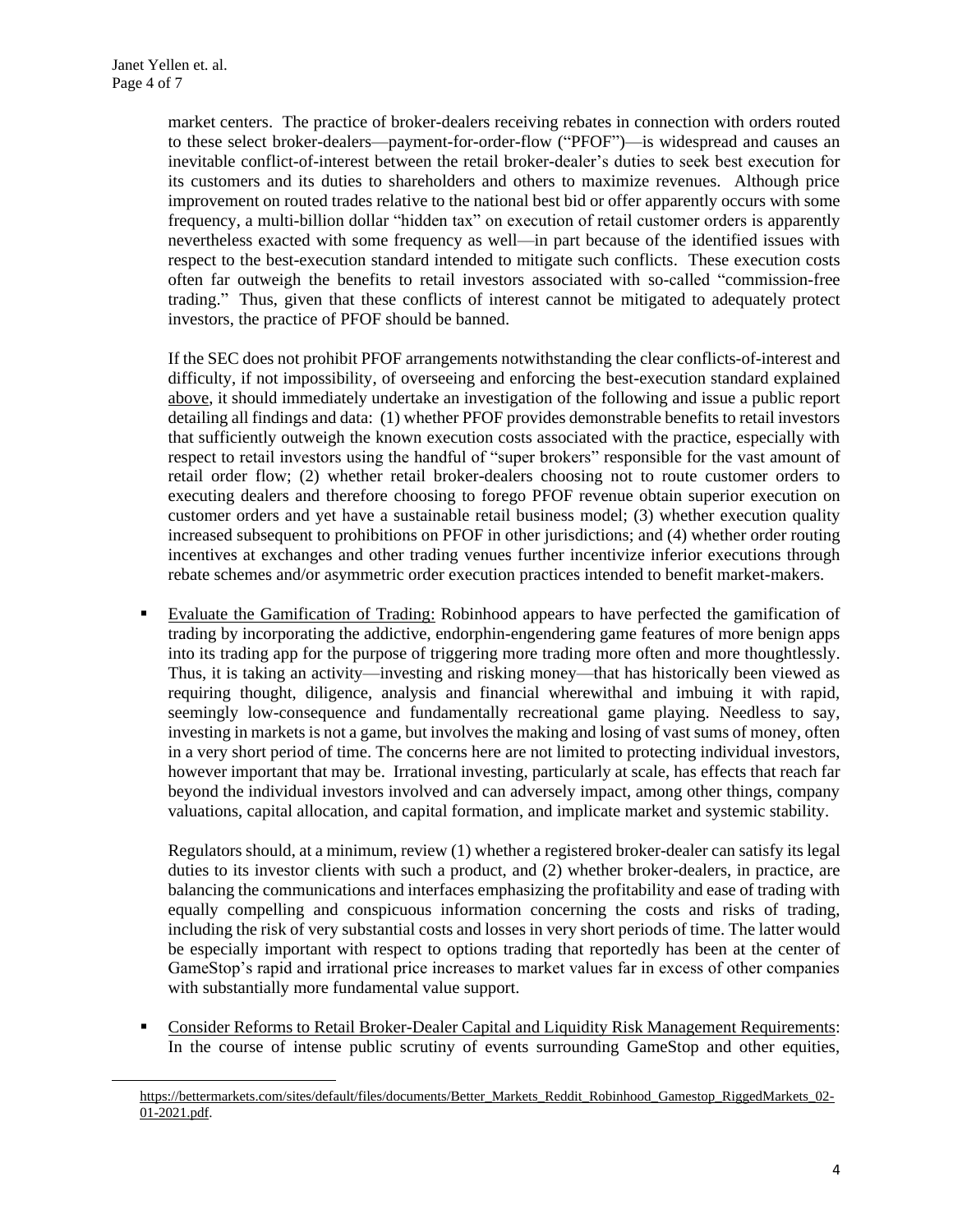Robinhood initiated a number of ad hoc purchase—but not sale—halts on a number of securities, perhaps unfairly advantaging short positions in the market. In doing so, Robinhood explained, in essence, that these were defensive measures intended to protect against unspecified financial requirements arising from the extraordinary volatility in certain securities and its clearing agencies' own protective measures. (This again makes clear the ripple effects of one action throughout the entire financial system, again reinforcing the imperative for FSOC to conduct a comprehensive investigation of all market participants and activities associated with or connected to the recent market events.)

The SEC must consider the following: (1) whether broker-dealer capital and liquidity risk management requirements sufficiently protect retail investors against risks in extreme but plausible market conditions and sufficiently contemplate the effects of procyclical, defensive measures likely to be taken by clearing agencies and counterparties; (2) whether Robinhood, specifically, experienced liquidity shortfalls or other financial distresses, and the nature of the exact causes or drivers of such shortfalls and/or distress; (3) whether Robinhood, specifically, and broker-dealers in general have written policies, procedures, and controls to govern determinations to impose trading halts, and whether asymmetric trading halts should be permitted at all; (4) whether any trading halts by retail broker-dealers should be effected only after a public notice period has expired; (5) whether there should be closer coordination between broker-dealer trading halts and exchange trading halts or circuit breakers, and the implications of these market and broker-dealer limitations for investor protection; and (6) whether Robinhood had undisclosed financial motives for imposing an asymmetric trading halt.

**Immediately Complete and Operationalize the Consolidated Audit Trail and Expand Its** Capabilities to Collect Real-Time, Comprehensive Data: To surveil and police today's everexpanding, fast-moving, multifaced markets, as well as to consider effective policy improvements in light of recent GameStop and related events, the SEC and CFTC must have access to timely, accurate, and complete information on trading activities occurring in the securities and derivatives markets. Since at least the "Flash Crash" in May 2010, it has been long-recognized that the SEC has needed a consolidated audit trail ("CAT") on all trading-related activities in the financial markets. Once operationalized, the CAT will collect and reflect granular order, cancellation, modification, and trade execution information and enable the SEC and other regulators to reduce, manage, and better understand market disruptions, distortions, and crashes, including anomalous trading events like the GameStop frenzy, and identify, deter, and punish manipulative, disruptive or other illegal trading activities.

Under FSOC's supervision and support, the SEC must immediately consider the following: (1) whether it should continue to outsource construction and operation of the CAT to the industry or the industry's representatives in light of the many crippling conflicts of interest and repeated failures to meet deadlines and operationalize the now years-old project; (2) whether conflicts-ofinterest embedded in the CAT's governance structure have impeded implementation and thereby denied the SEC a valuable tool needed to assess recent GameStop trading and related market activities, and whether those conflicts of interest will continue to plague the CAT once it is operational; (3) whether recent changes to the CAT NMS Rule would make it more difficult for regulators to detect manipulation and identify manipulators, and whether those changes have made the CAT user-unfriendly; (4) whether transparency measures and significant penalties can be adopted near-term to increase accountability and the rapid construction, deployment and operation of the CAT; (5) whether accelerated phased implementation of certain order and trade execution information would better facilitate near-term completion of the CAT; and (6) whether the SEC should upgrade CAT with an eye towards real-time reporting (as originally envisioned by the SEC in 2010).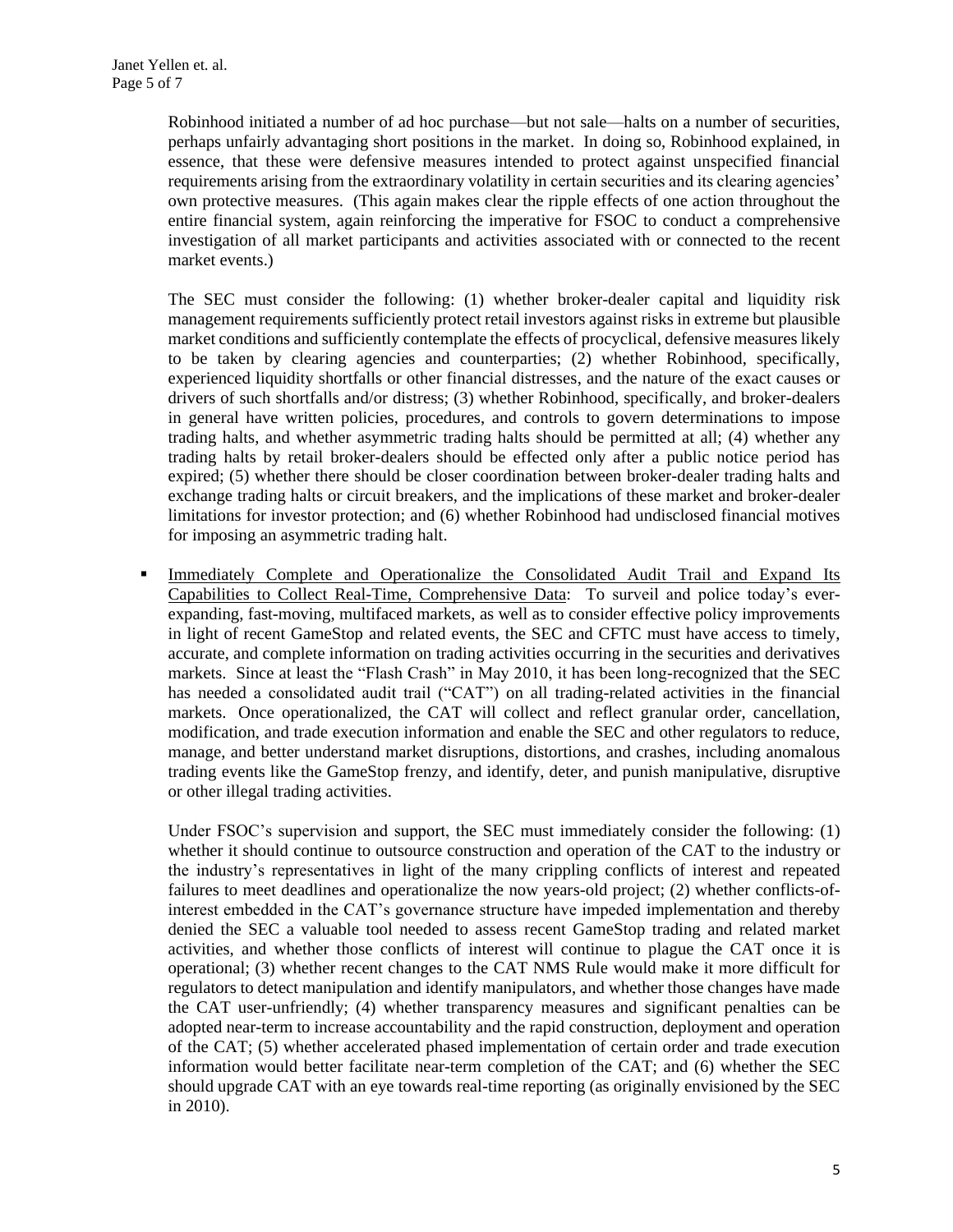▪ Explore Ways to Increase Short Interest Transparency: Some trading in GameStop and other socalled "Reddit Rebellion" equities was apparently motivated by objections to the short selling activities of institutional traders. There is some transparency with respect to short interests acquired through traditional short selling activities. Market participants frequently rely on put-call, shortinterest, and days-to-cover ratios, for example, to gauge market sentiment on valuations, and some of these short-interest measures are informed by bi-monthly reporting by broker-dealers. However, these measures understate the short interest acquired through derivatives, including cash-settled derivatives, that provide leveraged downside exposures to securities, or baskets of securities, without any purchase or sale of the underlying securities.

The SEC must consider the following: (1) whether to increase the frequency and expand the scope of short interest reporting by broker-dealers and consider reporting obligations by other market participants; (2) whether the SEC should revise Form PF to provide greater transparency of short positions (as envisioned by Section 404 of the Dodd-Frank Wall Street Reform and Consumer Protection Act of 2010); (3) whether regulators and market participants have access to timely and complete information on short interest, including short interest acquired through equity derivatives; and (4) whether SEC registrants, including security-based swap dealers, are reporting sufficient information to enable oversight of trading activities conducted in connection with related short interest.

Better Markets appreciates your attention to recent market events and encourages careful consideration of the above issues as well as those identified in our February 1, 2021 Fact Sheet "Reddit, Robinhood, GameStop & Rigged Markets: The Key Issues for Investigation," available at [https://bettermarkets.com/sites/default/files/documents/Better\\_Markets\\_Reddit\\_Robinhood\\_Gamestop\\_Ri](https://bettermarkets.com/sites/default/files/documents/Better_Markets_Reddit_Robinhood_Gamestop_RiggedMarkets_02-01-2021.pdf) [ggedMarkets\\_02-01-2021.pdf.](https://bettermarkets.com/sites/default/files/documents/Better_Markets_Reddit_Robinhood_Gamestop_RiggedMarkets_02-01-2021.pdf) Given the fluid, fast-moving events and incomplete publicly available information, there are undoubtedly other issues that need to be explored and investigated. Nevertheless, we hope the issues identified herein and in the Fact Sheet are helpful as you consider additional measures to address investor protection and improve our financial market structure and regulatory frameworks. We conclude by noting, as we did above, that reviews and evaluations should not in any way interfere with the aggressive enforcement of existing laws, rules and authorities governing today's markets, which must be applied to any and all market participants without fear or favor.

We would be pleased to discuss these or any related events which would be helpful to the FSOC or the individual regulators in relation to these matters.

Sincerely,

Annim Kellah

Dennis M. Kelleher President and Chief Executive Officer

Joseph R. Cisewski Senior Derivatives Consultant and Special Counsel